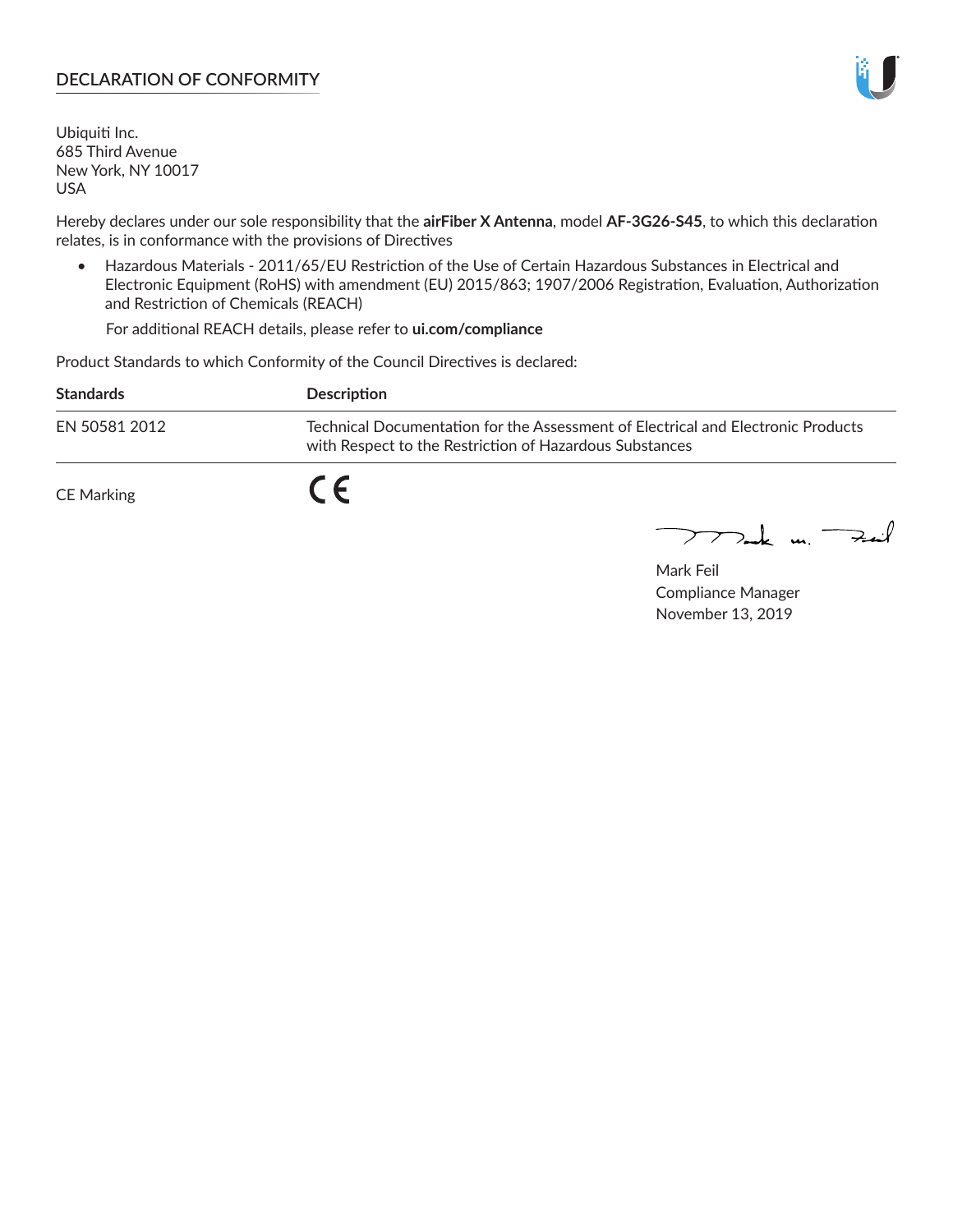# **DECLARATION OF CONFORMITY**



## **български** [Bulgarian]

С настоящото UBIQUITI декларира, че това устройство AF-3G26-S45 отговаря на основните изисквания и други приложими разпоредби на Директива 2011/65/ЕС с изменение (ЕС) 2015/863.

## **Hrvatski** [Croatian]

Tvrtka UBIQUITI ovim putem izjavljuje da je ovaj uređaj AF-3G26-S45 u skladu s osnovnim zahtjevima i ostalim bitnim odredbama direktiva 2011/65/EU i dopunom (EU) 2015/863.

# **Čeština** [Czech]

Společnost UBIQUITI tímto prohlašuje, že zařízení AF-3G26-S45 splňuje základní požadavky a jiné související podmínky směrnice 2011/65/EU a dodatku (EU) 2015/863.

### **Dansk** [Danish]

Hermed erklærer UBIQUITI, at denne AF-3G26-S45-enhed overholder de essentielle krav og andre relevante bestemmelser i direktivet 2011/65/EU med tillæg (EU) 2015/863.

### **Nederlands** [Dutch]

UBIQUITI verklaart hierbij dat dit AF-3G26-S45-apparaat voldoet aan de essentiële vereisten en andere relevante voorwaarden uit de Europese richtlijn 2011/65/EU en gedelegeerde richtlijn (EU) 2015/863.

#### **English**

Hereby, UBIQUITI, declares that this AF-3G26-S45 device, is in compliance with the essential requirements and other relevant provisions of Directive 2011/65/EU with amendment (EU) 2015/863.

### **Eesti keel** [Estonian]

Käesolevaga kinnitab UBIQUITI, et antud AF-3G26-S45 seade vastab direktiivis 2011/65/EL välja toodud põhilistele nõuetele ning muudele asjakohastele sätetele, koos parandusega (EL) 2015/863.

## **Suomi** [Finnish]

UBIQUITI vakuuttaa täten, että tämä AF-3G26-S45-laite on direktiivien 2011/65/EU ja (EU) 2015/863 oleellisten vaatimusten ja muiden ehtojen mukainen.

#### **Français** [French]

Par les présentes, UBIQUITI déclare que ce dispositif AF-3G26-S45 est conforme aux exigences essentielles et aux autres dispositions pertinentes de la directive 2011/65/UE avec l'amendement (UE) 2015/863.

## **Deutsch** [German]

UBIQUITI erklärt hiermit, dass dieses Gerät AF-3G26-S45 den grundlegenden Anforderungen und anderen relevanten Bestimmungen der Richtlinien 2011/65/EU und (EU) 2015/863 entspricht.

#### **Ελληνικά** [Greek]

Δια του παρόντος η UBIQUITI δηλώνει ότι αυτή η συσκευή AF-3G26-S45 συμμορφώνεται με τις βασικές απαιτήσεις και άλλες σχετικές διατάξεις της Οδηγίας 2011/65/ΕΕ με την τροποποίηση (ΕΕ) 2015/863.

#### **Magyar** [Hungarian]

Az UBIQUITI kijelenti, hogy a(z) AF-3G26-S45 számú eszköz megfelel a 2011/65/EU irányelv (EU) 2015/863. számú módosítása alapvető követelményeinek és egyéb vonatkozó rendelkezéseinek.

#### **Íslenska** [Icelandic]

UBIQUITI lýsir því hér með yfir að AF-3G26-S45 er í samræmi við nauðsynlegar kröfur og önnur viðeigandi ákvæði í tilskipun 2011/65/EU ásamt viðbótum í (EU) 2015/863.

#### **Italiano** [Italian]

Con la presente, UBIQUITI dichiara che il presente dispositivo AF-3G26-S45 è conforme ai requisiti essenziali e alle altre disposizioni pertinenti della direttiva 2011/65/UE con l'emendamento (UE) 2015/863.